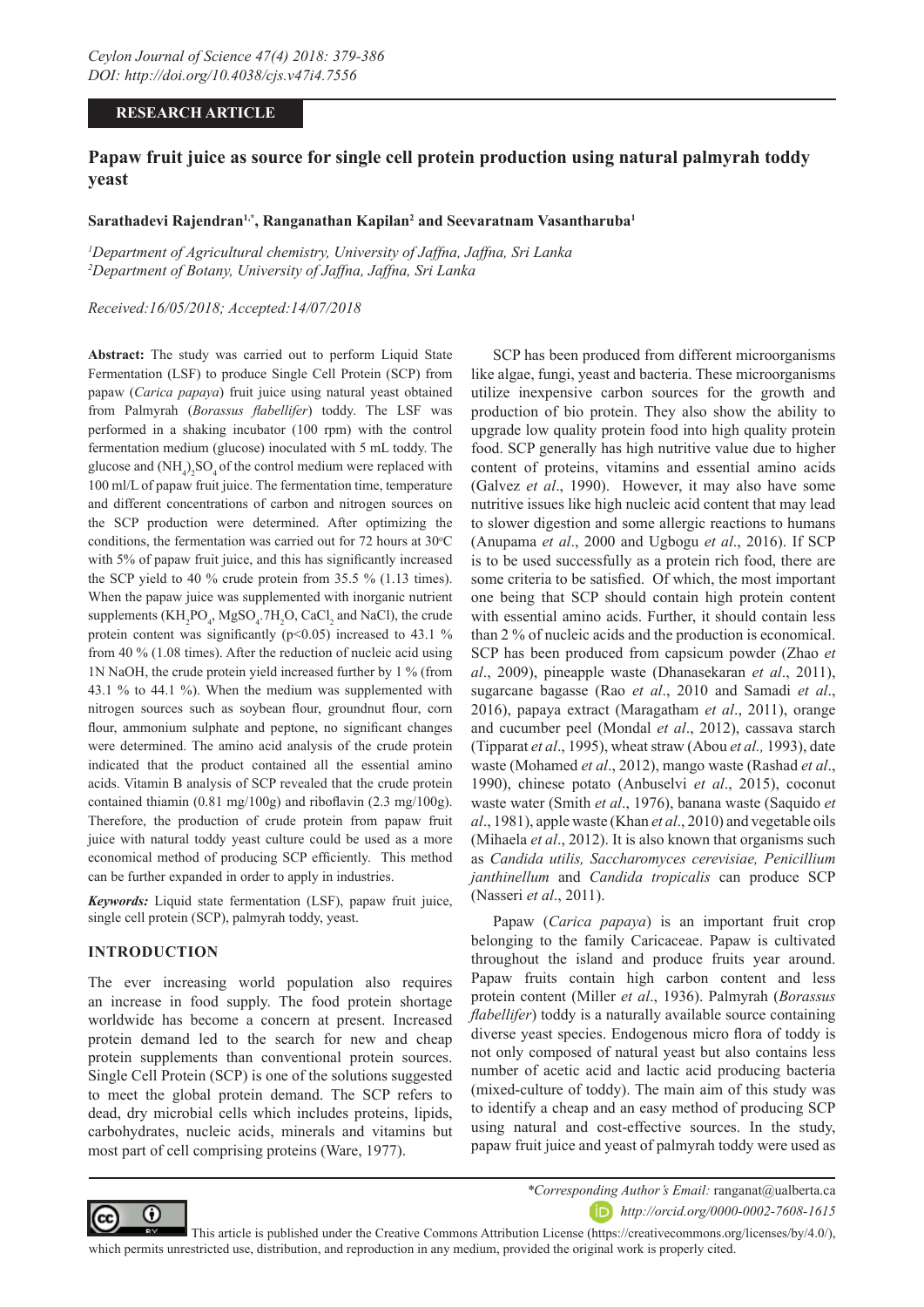the medium and the inoculums respectively to optimize the culture growing and fermentation conditions to increase the yield.

# **MATERIALS AND METHODS**

## **Strains and media**

Papaw fruits (variety- 'Red lady') were obtained from a local market at Thirunelvelly, Jaffna, Sri Lanka. Palmyrah toddy was directly obtained from a tapper during the period from March to May in 2017. Palmyrah toddy was collected from matured trees under required conditions (time – evening 4.00 -5.00 pm. and temperature  $28 - 30^{\circ}$ C) using sterile vessels and this was used as the source of natural yeast.

## **Preparation of Papaw fruit juice**

Ripened papaw fruits were washed with sterile water and peeled to remove the skin. Seeds were removed from sliced pulp and the pulp was macerated in a blender (National, MX-795N) for 5 minutes. The fruit juice was filtered with the use of a Muslin cloth. The juice extracted was placed in a steriled glass container and autoclaved at 121°C and 15 psi for 15 minutes.

## **Preparation of the medium and fermentation**

Papaw and control (Glucose) media were prepared according to the following composition (Control: D-Glucose - 10.0g,  $KH_2PO_4$  - 1.0 g,  $(NH_4)_2SO_4$  - 5 g,  $MgSO_4$ .7H<sub>2</sub>O - 0.5g, NaCl - 0.1g, CaCl<sub>2</sub> - 0.1g and distilled water 1,000 mL, Papaw based medium: papaw juice - 100 mL, KH<sub>2</sub>PO<sub>4</sub> - 1.0g, MgSO<sub>4</sub>.7H<sub>2</sub>O - 0.5g, NaCl - 0.1g, CaCl<sub>2</sub> - 0.1g and distilled water 900 mL).

Each medium was transferred into steriled bottles and autoclaved at  $121^{\circ}$ C and 15 psi for 15 minutes. Then 50 mL of each medium was filled into six 250 mL Erlenmeyer flasks in triplicates. In each flask, 5 mL of natural toddy was added under sterile condition (microbial count 2.0405\*106  $\pm$  2500 viable cells/1mL). The inoculated flasks were placed in a shaking incubator (JEIO TECH, SJ-600) at 100 rpm. After completion of each batch of fermentation, the fermented liquid was poured into centrifuge tubes and they were centrifuged at 4,000 rpm for 20 minutes (Mondal *et al*., 2012). Sediment was collected and oven-dried at 50 o C for 16 hours. Dry weight was measured and protein estimation was done according to the method of Kjeldahl (AOAC International.2006). Crude protein value was expressed as N\*6.25.

## **Single cell protein production from papaw juice**

Protein content of papaw fruit juice was initially determined using Kjeldahl method. Papaw only medium (papaw juice - 100 mL and distilled water 900 mL) was used in 250 mL of Erlenmeyer flasks. The flasks were inoculated with 5 mL of natural toddy under sterile conditions. Fermentation was allowed for 24 hours at  $28^{\circ}$ C in a shaking incubator (100 rpm). Crude protein content was determined by Kjeldahl method.

## **Optimization of culture conditions for SCP production**

## *Optimization of Fermentation time*

Papaw medium (10 % concentration) was allowed to ferment with 5 mL of natural palmyrah toddy in Erlenmeyer flasks with three replicates  $(250 \text{ mL})$  at  $28^{\circ}\text{C}$  in a shaking incubator (100 rpm). Samples were taken from the flasks after 1, 2, 3, 4, 5, 7 days of fermentation and the crude protein contents were determined using the Kjeldahl method (Samadi *et al*., 2016).

## *Optimization of fermentation temperature*

Fermentation was carried out with papaw medium (10% concentration) at different temperatures such as 25, 28,  $30, 35$  and  $40^{\circ}$ C using 5 mL of natural palmyrah toddy in Erlenmeyer flasks (250 mL). Fifteen samples were taken after three days of fermentation and the crude protein contents were determined.

## *Effect of different concentrations of carbon source in fermentation medium on SCP production*

Fermentation was carried out with different concentrations of papaw sole medium (1, 2, 3, 4, 5, 10, 20, 50 and100% concentration of sole medium) at  $30^{\circ}$ C using five mL of natural palmyrah toddy in Erlenmeyer flasks (250 mL). Twenty seven samples were taken after three days of fermentation and thecrude protein contents were measured (Babu *et al*., 2017).

## *Reduction of nucleic acid*

Reduction of nucleic acid from microbial cells with NaOH was done (Herbert *et al*., 1971). 20 ml of 1 N NaOH was added to 5 g of dried microbial biomass. Removal of nucleic acid was performed in a boiling water bath for 10 minutes. After cooling to room temperature  $(28.5^{\circ}C)$ , the solution was centrifuged and sediment was oven dried and the crude protein was determined.

## *Effect of different nitrogen sources on SCP production*

Medium was added with different types of edible flour (corn flour, soybean flour, groundnut flour),  $(NH_4)_2SO_4$ and peptone(5g/L)with papaw medium (5% juice concentration) and 5 mL of natural palmyrah toddy was added to Erlenmeyer flasks (250 mL) in triplicate and allowed for fermentation. Eighteen samples were taken after three days at 30°Cand the crude protein contents were determined.

## **Determination of amino acid composition**

Fermentation was carried out with 5% papaw juice medium at 30°C using 5 mL of natural palmyrah toddy in Erlenmeyer flasks (250 mL). Samples were taken from shaking incubator after three days of fermentation and the protein yield was subjected for amino acid analysis. One mg of SCP biomass was hydrolyzed using 6N HCl for 22h at 110°C and finally suspended in 1mM HCl (Fountoulakis *et al*., 1998). Amino acid composition was analyzed using an auto amino acid analyzer.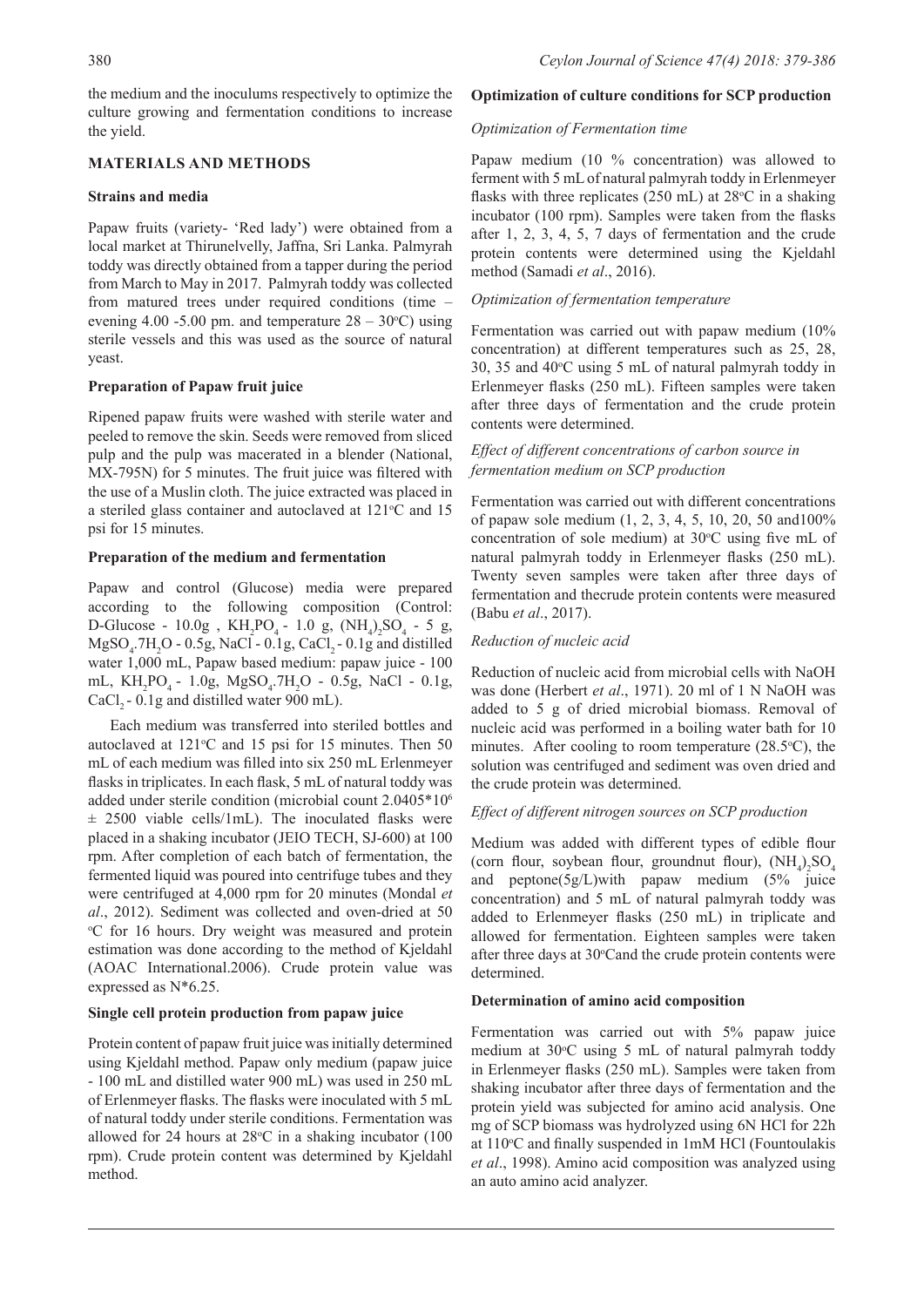#### **Determination of Vitamin B**

SCP yield from the media after 3 days of fermentation was analyzed for Vitamin B composition such as thiamin and riboflavin using HPLC. Microbial dry biomass (2 g) was hydrolyzed using  $0.1$  N H<sub>2</sub>SO<sub>4</sub> for 30 minutes at 121°C. Then it was adjusted to pH 4.5 with 2.5 M sodium acetate. After that 50 mg Takadiastase enzyme was added. Then, the mixture was filtered through a Whatman No. 4 filter and the filtrate was diluted with 50 mL of pure water and filtered again through a micro pore filter  $(0.45 \,\mu\text{m})$ . Twenty microliters of the filtrate was injected into the HPLC system. Quantification of vitamin B content was accomplished by comparison to vitamin B standards (Sami *et al*., 2014).

#### **Cost analysis**

Cost analysis was done in order to produce 100 gram of SCP from papaw fruit juice as a sole medium, addition of inorganic nutrients and after reduction of nucleic acid from SCP.

#### **Statistical analysis**

All experiments were carried out in triplicate and the graphs were expressed as mean value of the data. Experimental design was a Completely Randomized Design (CRD) and statistical analysis (ANOVA) was done using the SAS-8 statistical package. The means were compared using Duncan's Multiple Range Test (DMRT at 0.05α).

#### **RESULTS AND DISCUSSIONS**

## **Protein and nitrogen analysis of fresh papaw fruit juice**

Protein and nitrogen contents of papaw fruit juice were determined. Amount of protein available in the papaw fruit juice was rather low  $(1.25 \pm 0.065 \%)$ . Total nitrogen content was also low  $(0.2 \pm 0.01\%)$ .

## **Single cell protein production from papaw juice**

Crude protein content obtained after one day of fermentation at 28°C was  $35.4 \pm 0.12$  %. This indicates that the toddy yeast could be used to produce relatively higher concentration of protein with papaw juice as the medium with no addition of other nutrient supplements. In order to increase the crude protein content, different culture growth conditions were used.

#### **Optimization of culture conditions for SCP production**

In order to increase the SCP content from papaw fruit juice, it was fermented using mixed culture of yeasts obtained from palmyrah toddy. The culture growing conditions such as fermentation time, incubating temperature, concentration of carbon source, reduction of nucleic acid and addition of different nitrogen sources to the fermentation media were optimized in order to improve the SCP production.

### **Fermentation time on protein production**

Fermentation time is one of the key factors that influence the protein production within microbial cells (Jamal *et al*., 2008, Samadi *et al*., 2016). The result of this study is summarized in figure 1. Amount of crude protein produced was significantly higher on the 3<sup>rd</sup>day of fermentation (Control – 39.3 %, papaw medium - 42.0 %). Amount of crude protein produced showed an increasing trend with the increasing fermentation time from the first day to 3 days for both the media (control and papaw medium). Anyhow after 3 days of fermentation, crude protein content showed a reducing trend because of the limited availability of nutrients and reduction of carbon source in the medium during lengthened fermentation, probably impact on microbial cells to consume the produced protein (Samadi *et al*., 2016).Similar observations have been reported, in an experiment carried out with sugarcane bagasse using yeast (Samadi *et al*., 2016) and with pineapple waste using yeast (Dhanasekaran *et al*., 2011). In another study using *Candida utilis*, higher SCP yield was obtained after 54 hours of fermentation with Sabouraud glucose agar medium (Babu *et al*., 2017).

#### **Fermentation time on biomass production**

The dry biomass was increased with the increase in fermentation time. Biomass production was highest on the 7<sup>th</sup> day of fermentation in both papaw and control media (Figure 2). The biomass production through fermentation of papaw juice was significantly higher (0.51 g) than the control (0.389 g). Similar results were also obtained in an experiment carried out with sugarcane bagasse (Samadi *et al*., 2016) in a tray bioreactor and with pineapple waste using yeast as the inoculums (Dhanesekaran *et al*., 2011). Since the maximum crude protein yield was obtained on the  $3<sup>rd</sup>$  day of the fermentation (Figure 1), the 3-day duration was selected as the fermentation time in further studies.

### **Effect of fermentation temperature**

Temperature of the fermentation medium is one of the major parameters which affect the protein production in microbial cells (Walsh, 1977). Crude protein production was lower (Control – 36.3 %, papaw medium – 34.1 %) at  $40^{\circ}$ C whereas it was higher (Control  $-40.3$ %, papaw medium  $-42.7$  %) at 30 °C (Figure 3). The optimum temperature for growth of yeast (*Saccharomyces cerevisiae)* had been reported to be active in the range of  $30 - 35^{\circ}$ C (Walsh, 1977). Therefore,  $30^{\circ}$ C was used as the temperature for further studies. Similar observation was noted by Babu *et al*., (2017) with Sabouraud glucose agar medium using Candida utilis at 30°C. At higher temperatures (at 40°C), SCP yield was lower and this may be due to the partial inactivation of enzymes which involved in metabolic reaction in microbial cells (Samadi *et al*., 2016).

#### **Effect of concentration of carbon sources**

Figure 4 depicts the influence of different concentrations of papaw juice as the sole medium for single cell protein production. The highest concentration of crude protein was obtained at 5% papaw juice. Babu *et al*., 2017 recorded the maximum protein content with *Candida utilis* at 5% sugarcane bagasse as the medium. The crude protein content increased with increasing fruit juice concentrations from 1% to 5%, followed by a decrease due to the substrate suppressive effect. The results suggest that organisms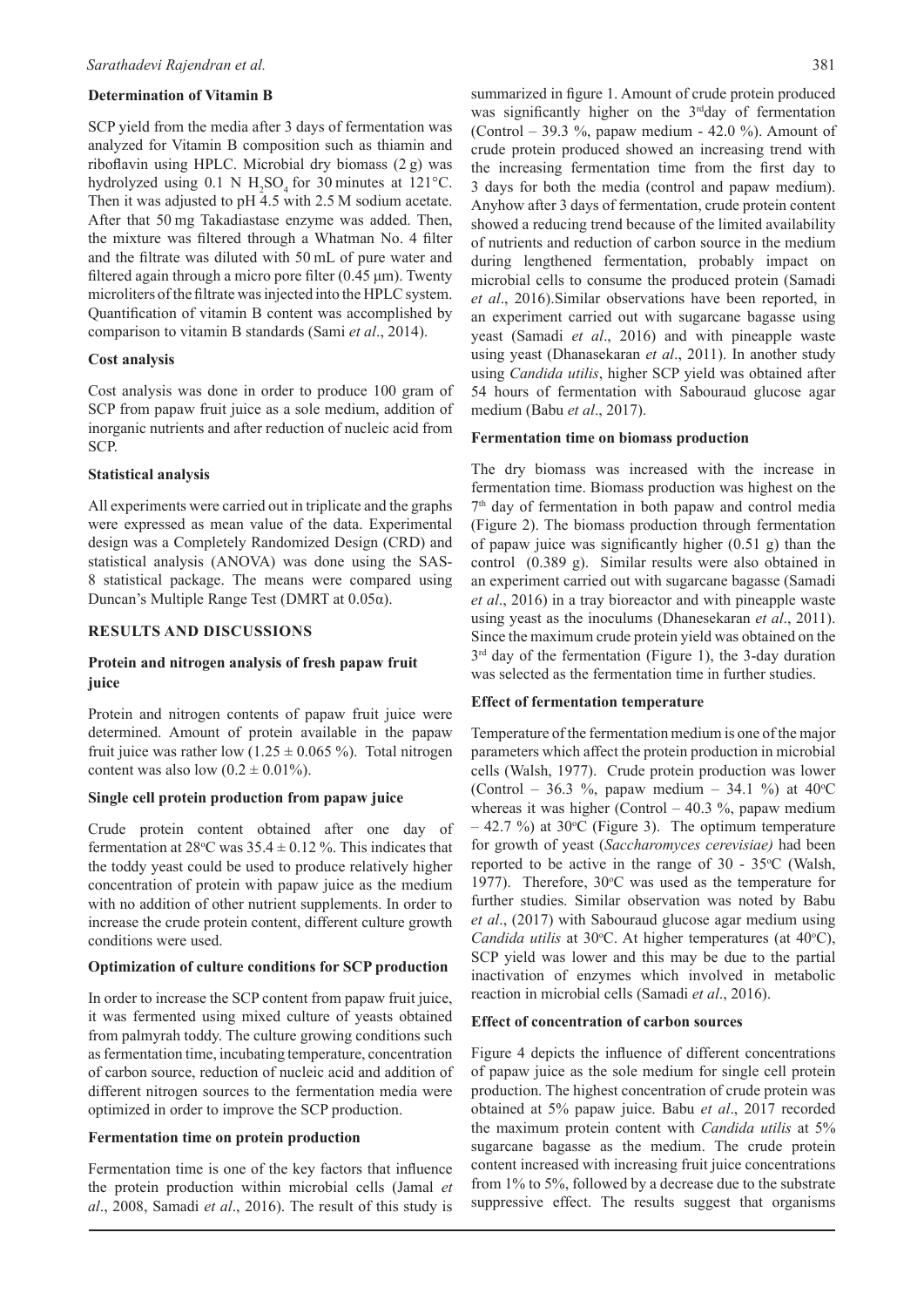

Figure 1: Effect of fermentation time on SCP production from toddy mixed culture at 28°C, under the liquid fermentation system. Mean significant differences were tested for control and papaw medium using DMRT at α level 0.05. Capital letters indicated significant difference between means of crude protein of papaw medium at different fermentation days. Small letters indicated significant difference between means of crude protein of control medium at different fermentation days.



Figure 2: Effect of fermentation time on dry biomass production from toddy mixed culture at 28°C, under the liquid fermentation system. Mean significant differences were tested for control and papaw medium using DMRT at α level 0.05. Capital letters indicated significant difference between means of dry biomass content of papaw medium at different fermentation days. Small letters indicated significant difference between means of dry biomass content of control medium at different fermentation days.

found in toddy (yeast, lactic and acetic acid bacteria) are capable of grow in fruit juices without supplementation of inorganic nutrients, which could make SCP production more costly.

After the optimization (temperature, time and concentration of carbon sources), the amount of crude protein increased to 40% from 35.5 % (1.13 times). The amount of crude protein increased to 43.1% when other nutrient supplements were added except the nitrogen source  $(KH_2PO_4$ ,  $MgSO_4$ .7 $H_2O$ , CaCl<sub>2</sub> and NaCl) (Table-1). The results indicated that toddy microorganisms efficiently utilized inorganic nutrient supplements in order to produce a higher SCP. Similar observation was also recorded with orange and cucumber peel extracts with glucose supplemented fruit hydrolysates and yeast (Mondal *et al*., 2012).

### **Effect of reduction of nucleic acid for higher SCP production**

Reduction of nucleic acids by the addition of 1N NaOH caused significant changes in the SCP production. When the nucleic acid was reduced using 1N NaOH, the amount of crude protein content was increased by 1 % (from 44.0% from 43.1 %) (Table 2). Similar observation was recorded with single cell protein produced by *Penicillium janthinellum* using sugarcane bagasse as the medium (Rao *et al.,* 2010). Increase of crude protein when the nucleic acid content decreased could be explained by the removal of protein adhered with nucleic acid.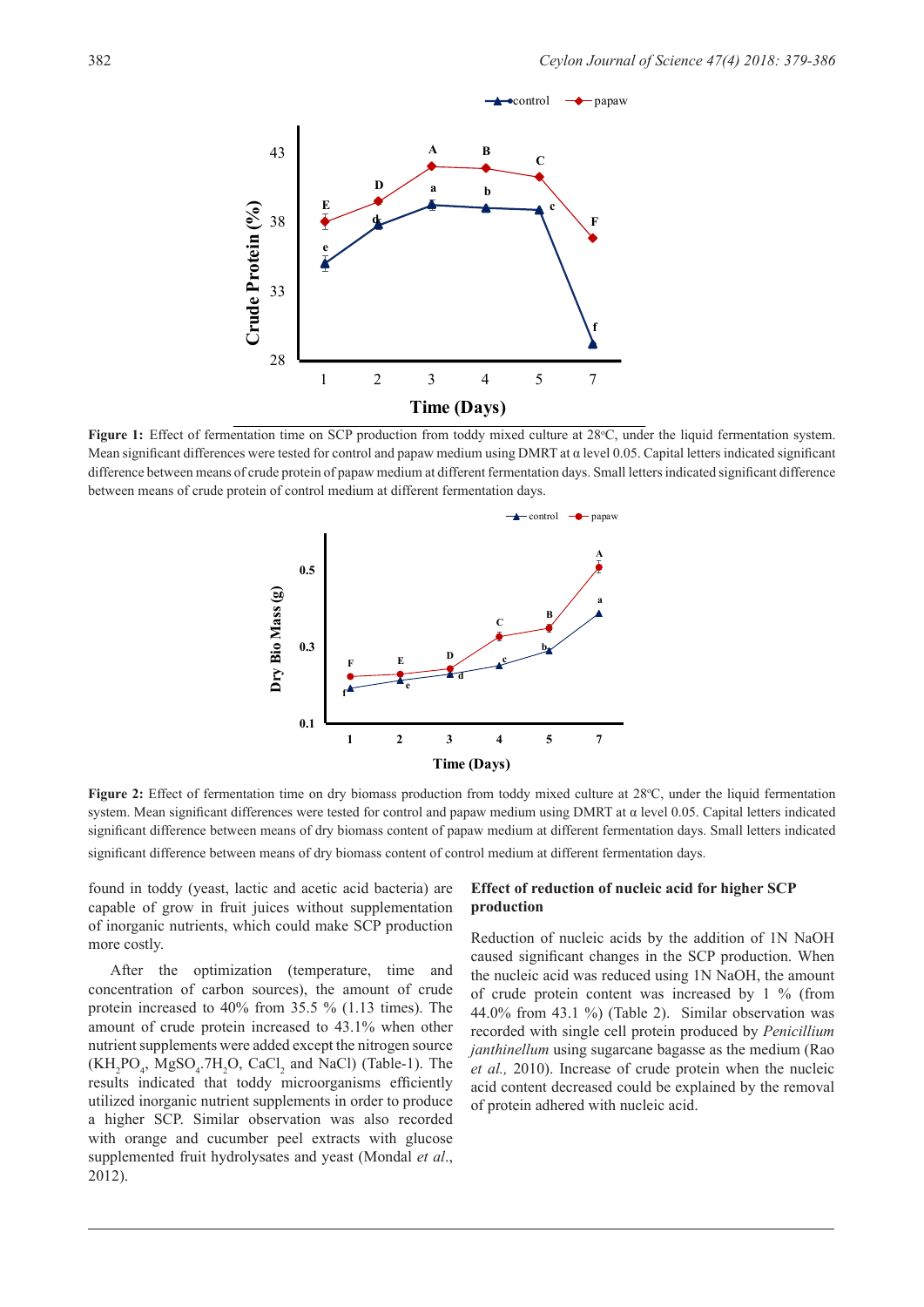

**Figure 3:** Effect of fermentation temperature on SCP production from toddy mixed culture in 3 days of fermentation time, under the liquid fermentation system. Mean significant differences were tested for control and papaw medium using DMRT at α level 0.05. Capital letters indicated significant difference between means of crude protein of papaw medium atdifferent temperatures. Small letters indicated significant difference between means of crude protein of control medium at different temperatures.



**Figure 4:** Effect of different concentrations of papaw juice sole medium on SCP production from toddy mixed culture in 3 days of fermentation at 30°C, under the liquid fermentation system. Mean significant differences were tested using DMRT at  $\alpha$  level 0.05. Same letters indicated no significant differences between means.

**Table 1:** Crude protein content after optimization of culture growing conditions.

|               | Crude protein $(\% )$  |                       |
|---------------|------------------------|-----------------------|
|               | before optimization    | after<br>optimization |
| Papaya medium | $40^{\rm b} \pm 0.076$ | $43.124 \pm 0.044$    |

Values are the means  $\pm$  standard error of 3 replicates.

Different superscript letters denoted significant difference between means of crude protein.

**Table 2:** Crude protein content after the reduction of nucleic acid from microbial cells.

|       | Crude protein $(\% )$       |                            |
|-------|-----------------------------|----------------------------|
|       | before nucleic acid removal | after nucleic acid removal |
| papaw | $43.12^b \pm 0.044$         | $44.05^{\circ} \pm 0.029$  |

Values are the means  $\pm$  standard error of 3 replicates.

Different superscript letters denoted significant difference between means of crude protein.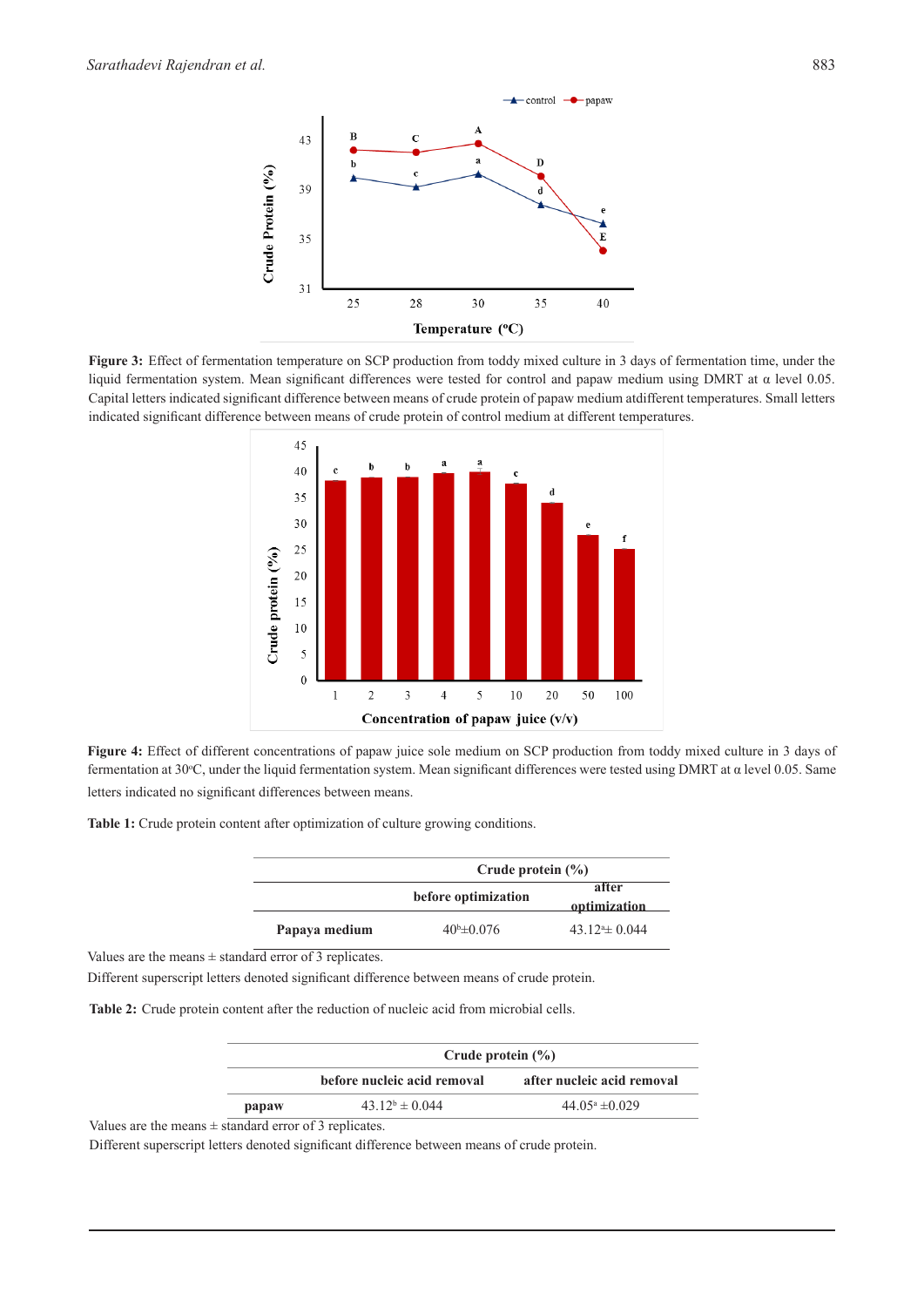

Figure 5: Effect of different nitrogen sources on SCP production from mixed culture of yeast for 3 days of fermentation at 30°C under the liquid fermentation system. Mean significant differences were tested for control and papaw medium using DMRT at α level 0.05. Capital letters indicated significant difference between means of crude protein of papaw medium at different nitrogen sources. Small letters indicated significant difference between means of crude protein of control medium at different nitrogen sources.

## **Effect of different nitrogen sources in fermentation medium on SCP production**

The influence of nitrogen source on SCP production is given in Figure 5. When organic and inorganic nitrogen sources are added using locally available sources such as soybean flour, corn flour and ground nut flour, peptone and ammonium sulphate, the highest crude protein yield was obtained with soya bean flour (41.25%). In favour, the amount of crude protein produced was significantly low when corn flour was used (30.55%) in papaw juice. The SCP production showed no significant differences with different nitrogen sources as papaw juice itself contained enough nitrogen for microbial growth.

#### **Amino acid composition**

The amino acid composition of SCP produced from 5% liquid papaw fruit juice is summarized in the Table 3. The protein contains almost all the essential amino acids and some non-essential amino acids. Among these amino acids, methionine, arginine, valine and tryptophan were found in higher concentrations than the rest and phenyl alanine, threonine and lysine were relatively low. In comparison to FAO standards and soybean amino acids as a reference (Carrera *et al*., 2011), SCP contained a higher concentration of methionine. Lysine and valine contents were higher in the SCP produced by *Penicillium janthinellum* using sugarcane bagasse as the medium (Rao *et al.,* 2010)*.* Amount of valine and tyrosine were higher than the other amino acids in the SCP produced from sugarcane bagasse using *Saccharomyces cerevisiae* (Samadi *et al*., 2016).

#### **Vitamin B composition**

The analysis of Vitamin B of SCP produced from 5% liquid papaw fruit juice revealed the presence of thiamin and riboflavin (Table 4). Other vitamin B components were either absent or at a trace levels in the extracted SCP. Thiamin and riboflavin were also reported in SCP produced from dextrose medium using *Candida tropicalis*  (Chandrani *et al*., 2000).

Following the optimization of the culture growth conditions and media composition and the reduction of nucleic acids from microbial cells, the SCP production was increased from 35.45 to 44.05% (1.243 times) in the present study.

### **Cost Analysis**

When only papaw fruit juice was used as the medium, the cost for the production of 100 g SCP was LKR 108.00, indicating a cost effective method of SCP production using papaw fruit juice and Palmyrah toddy. Therefore, SCP can be effectively used as a protein supplementation in pace of high cost conventional protein foods. When papaw medium is supplemented with other nutrients (NaCl, CaCl, and  $MgSO_4$ ), the cost for 100 g SCP was LKR 128.00. The reduction of nucleic acid from SCP could increase the production costs by 1.22 times.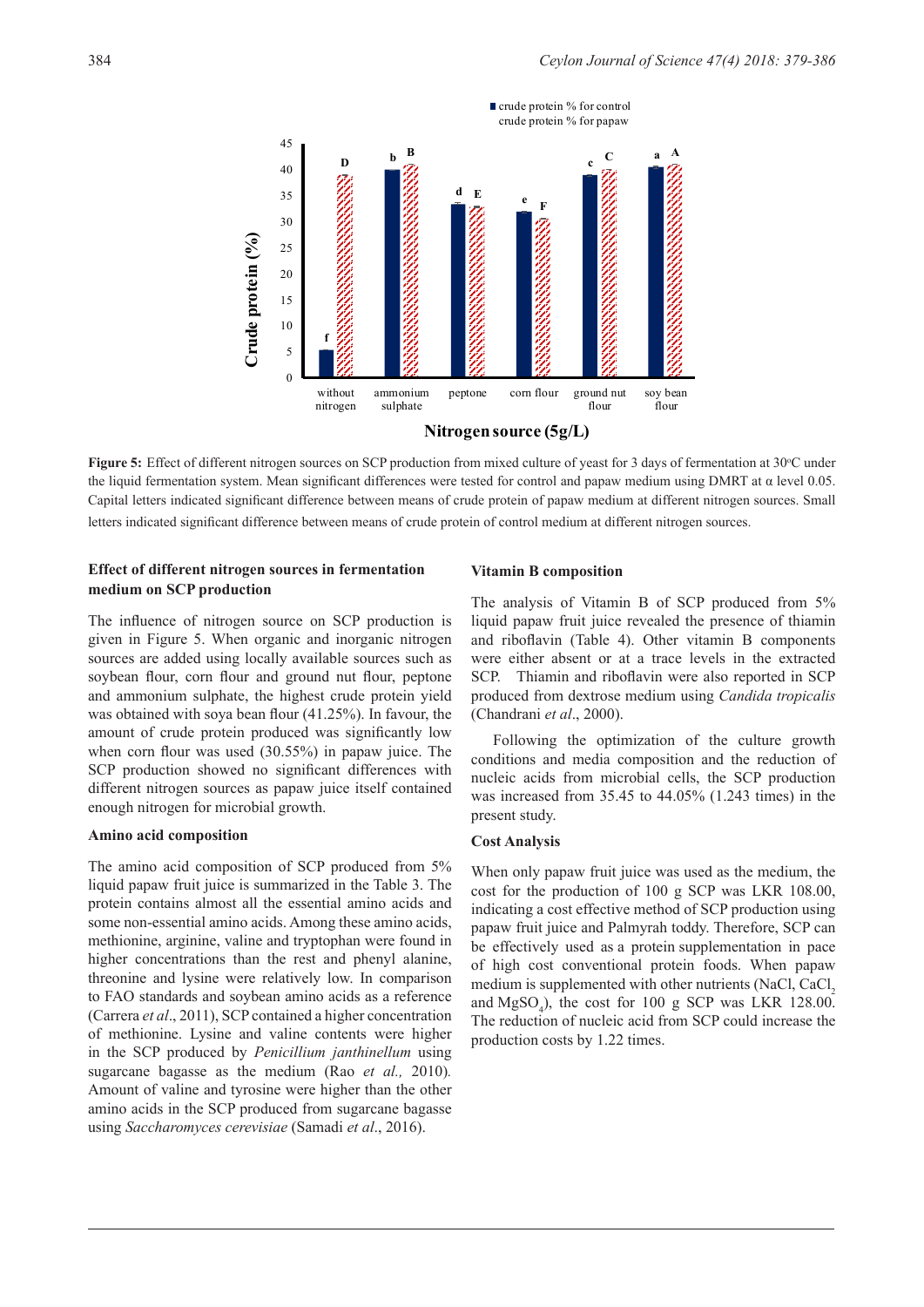|                | <b>Table 3:</b> Amino acids composition (% dry matter) obtained from SCP produced from papaw fruit juice as mediumduring auto amino |  |  |
|----------------|-------------------------------------------------------------------------------------------------------------------------------------|--|--|
| acid analysis. |                                                                                                                                     |  |  |

| Amino acids             | Amount (% dry matter) | Soybean                  | <b>FAO</b> standard      |
|-------------------------|-----------------------|--------------------------|--------------------------|
| Lysine *                | $0.2^{\circ}$         | 2.37 <sup>b</sup>        | 4.2 <sup>a</sup>         |
| Tryptophan *            | $2.2^{\rm a}$         | $\overline{\phantom{a}}$ | $\overline{\phantom{a}}$ |
| Threonine*              | 0.1 <sup>b</sup>      | $\overline{\phantom{0}}$ | 2.8 <sup>a</sup>         |
| Methionine <sup>*</sup> | 3.2 <sup>a</sup>      | 0.59 <sup>c</sup>        | $2.2^{b}$                |
| Valine <sup>*</sup>     | $2.2^{b}$             | 1.94 <sup>c</sup>        | 4.2 <sup>a</sup>         |
| Isoleucine *            | 1.1 <sup>b</sup>      | 1.97 <sup>a</sup>        | $\overline{\phantom{0}}$ |
| Leucine <sup>*</sup>    | 1.8 <sup>c</sup>      | 3.47 <sup>b</sup>        | 4.8 <sup>a</sup>         |
| Glutamate               | 0.6 <sup>b</sup>      | 8.14 <sup>a</sup>        | $\overline{\phantom{a}}$ |
| Phenylalanine*          | 0.1 <sup>c</sup>      | $2.25^{b}$               | 2.8 <sup>a</sup>         |
| Histidine*              | 0.9 <sup>b</sup>      | $1.05^{\rm a}$           | $\overline{\phantom{a}}$ |
| Arginine                | $2.4^{b}$             | $2.91^{\circ}$           |                          |

Essential amino acids are denoted as \*

Different superscript letters denoted significant difference between means of particular amino acid content row wise.

**Table 4:** Thiamin and Riboflavin content of SCP from papaw juice (mg/100g).

|                   | Papaw medium |  |
|-------------------|--------------|--|
| <b>Thiamin</b>    | 0.81         |  |
| <b>Riboflavin</b> | 2.3          |  |

**Table 5:** Cost of 100 g SCP production from papaw fruit juice medium.

|                                                                                                                     | Papaw (Rs.) |
|---------------------------------------------------------------------------------------------------------------------|-------------|
| Price of 1 kg fruit                                                                                                 | 80          |
| Cost for 100 g SCP production from 1 kg fruit                                                                       | 83          |
| Other charges including Palmyrah toddy and labour cost for 100 g SCP production                                     | 25          |
| Total cost to produce 100 g SCP from sole papaw juice medium                                                        | 108         |
| Cost of inorganic nutrients (NaCl, CaCl, MgSO <sub>4)</sub>                                                         | 20          |
| Cost of NaOH to reduce nucleic acid content from SCP                                                                | 28          |
| Total cost for 100 g SCP production after addition of nutrients in the medium and reduction 156<br>of nucleic acids |             |

#### **CONCLUSION**

The present findings revealed that papaw fruit juice and natural toddy can be used as an effective combination of a carbon source and an inoculants to produce SCP containing all essential amino acids and some of vitamin B components including thiamin and riboflavin.

### **ACKNOWLEDGEMENTS**

Authors wish to express their sincere gratitude to the University of Jaffna for providing the financial support to undertake this study.

#### **REFERENCES**

- Abou, H.S.A.A. (1993). Bioconversion of wheat straw by yeast into single cell protein. *Egyptian Journal of Microbiology*. **28**(1):1-9.
- Anbuselvi, S., Avinash, and Manas, J. (2015). Optimization of single cell protein from Chinese potato by submerged fermentation.*Der Pharmacia Lettre*.**7**(4):281-283.
- Anupama and Ravindra, P. (2000). Value added Food: single cell protein. *Biotechnology advances*. **18**:459- 479.https://doi.org/10.1016/s0734-9750 (00)00045-8.